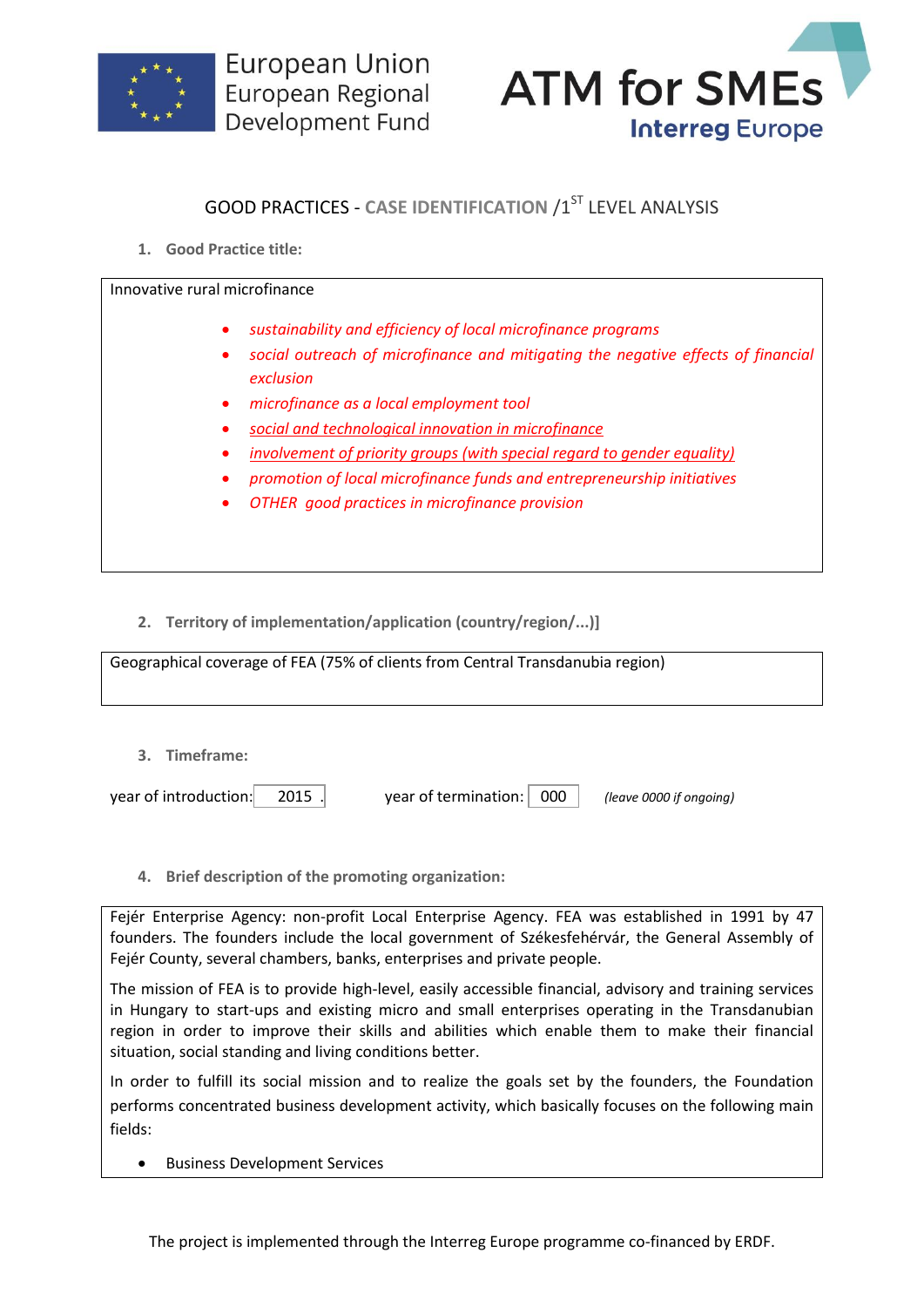



- Training programmes to disseminate entrepreneurial knowledge
- Microcredit programmes to finance enterprises
- **5. Main objective of the initiative:**

The social outreach plan (2012) of FEA defines the main target groups of the activity of the Foundation. One of the target groups is the rural population (entrepreneurs living in settlements with less than 5000 inhabitants). A significant part of these entrepreneurs pursue agricultural activities.

In Hungary, considering the number of offices in the countryside, the resources of FEA are rather moderate; therefore, a different solution had to be developed to reach rural clients. In order to provide access to financial resources, the CREDINFO® system was developed, allowing rural clients to submit a loan application online.

Risks associated with rural clients:

- High transaction costs for both borrowers and lenders
- Low population density and dispersed demand
- Limited economic opportunities available to local populations
- High risks faced by potential borrowers and depositors due to the variability of incomes, exogenous economic shocks and limited tools to manage risk
- Seasonality potentially affecting both the client and the institution
- Heavy concentration on agriculture and agriculture related activities exposes clients and institutions to multiple risks
- **6. Brief explanation of the initiative:**

Through the online system available from FEA webpage, after completing the online steps, the final version of the application is generated and recorded in the system with the push of a button. After this step, the client has no more work to do. The process continues with the online assessment management system, which enables the evaluation of loan applications. As a result, rural clients do not need to go to the loan offices located in big towns. They can submit their loan applications online. In addition, the client can receive help and other business development services online.

FEA is also working on the development of a separate financial instrument for rural clients. The Rural Microfinance Fund would be available for rural entrepreneurs, combined with tailor-made business development services: training on entrepreneurial skill, coaching and consultancy; help in communication and promotion activites.